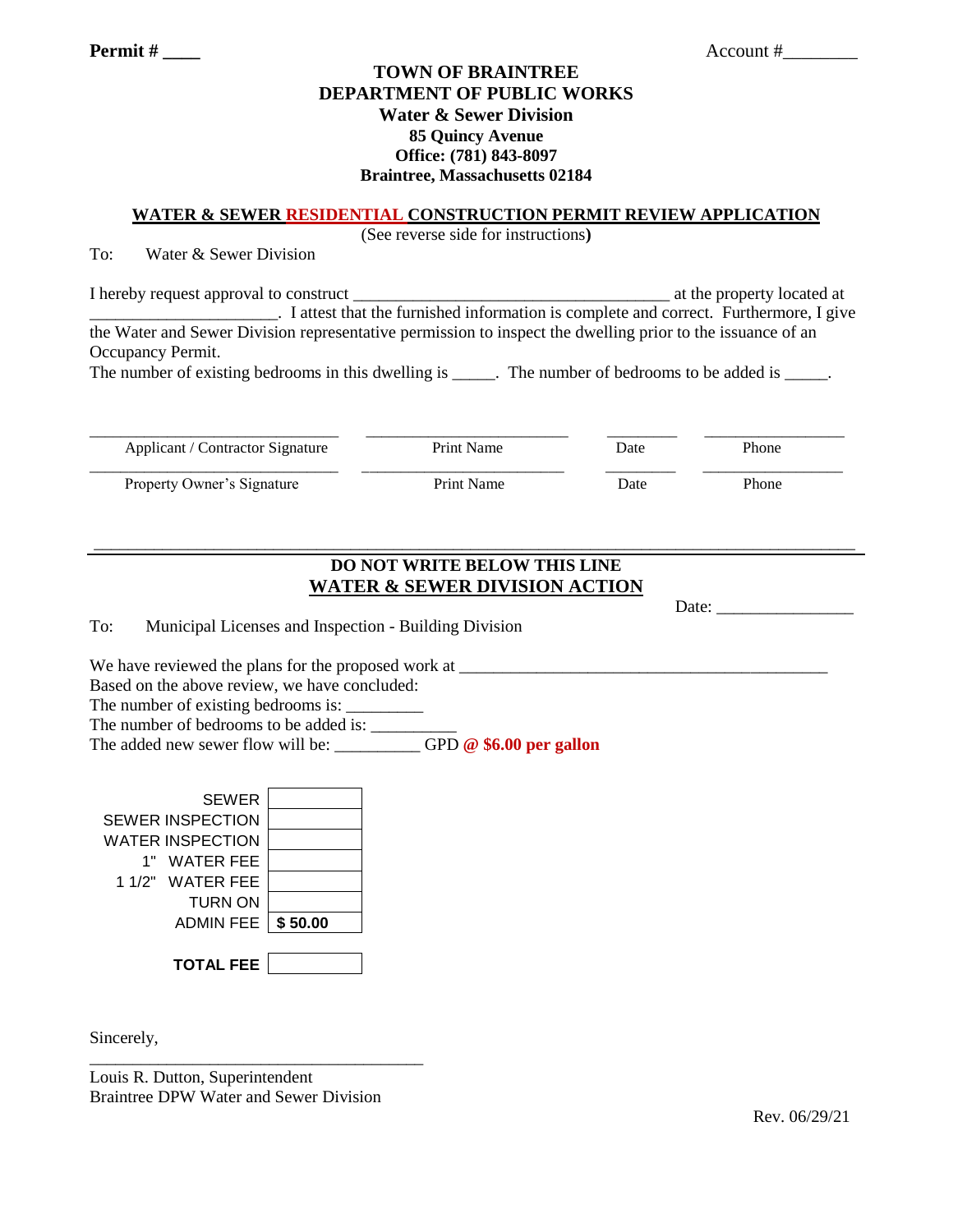The following procedures must be followed when applying for a construction permit review.

*Remember the DPW Water & Sewer Division is under a State issued mandate that limits the addition of new sewage flows to the sewer system. All flows must be offset by reductions in flow elsewhere in the system.* 

- 1. Obtain a "Permit Review Application Form" at the Water & Sewer Division or the Building Inspector's office.
- 2. Complete all questions in the "Applicant's Statement" portion of the form, sign and date it. (It must be signed by the Applicant)
- 3. Bring the completed form, along with a copy of the construction plans, (non-returnable) to the "Offices of the Water & Sewer Division" and leave them for review. The construction plans must include existing and proposed conditions.
- 4. A decision will be made within seven (7) business days as whether a permit is required.
- 5. Permit Time Limit:
	- For any permits, if said permit is granted, the permit shall be valid for no more than one hundred and eighty (180) calendar days from the date of issue. If the project does not commence within this time period the permit shall become invalid.
	- Waivers of these time limits may be approved by the Department based on acts of God or other hardships.

FORM SHALL NOT TO BE CHANGED WITHOUT MANAGEMENT APPROVAL